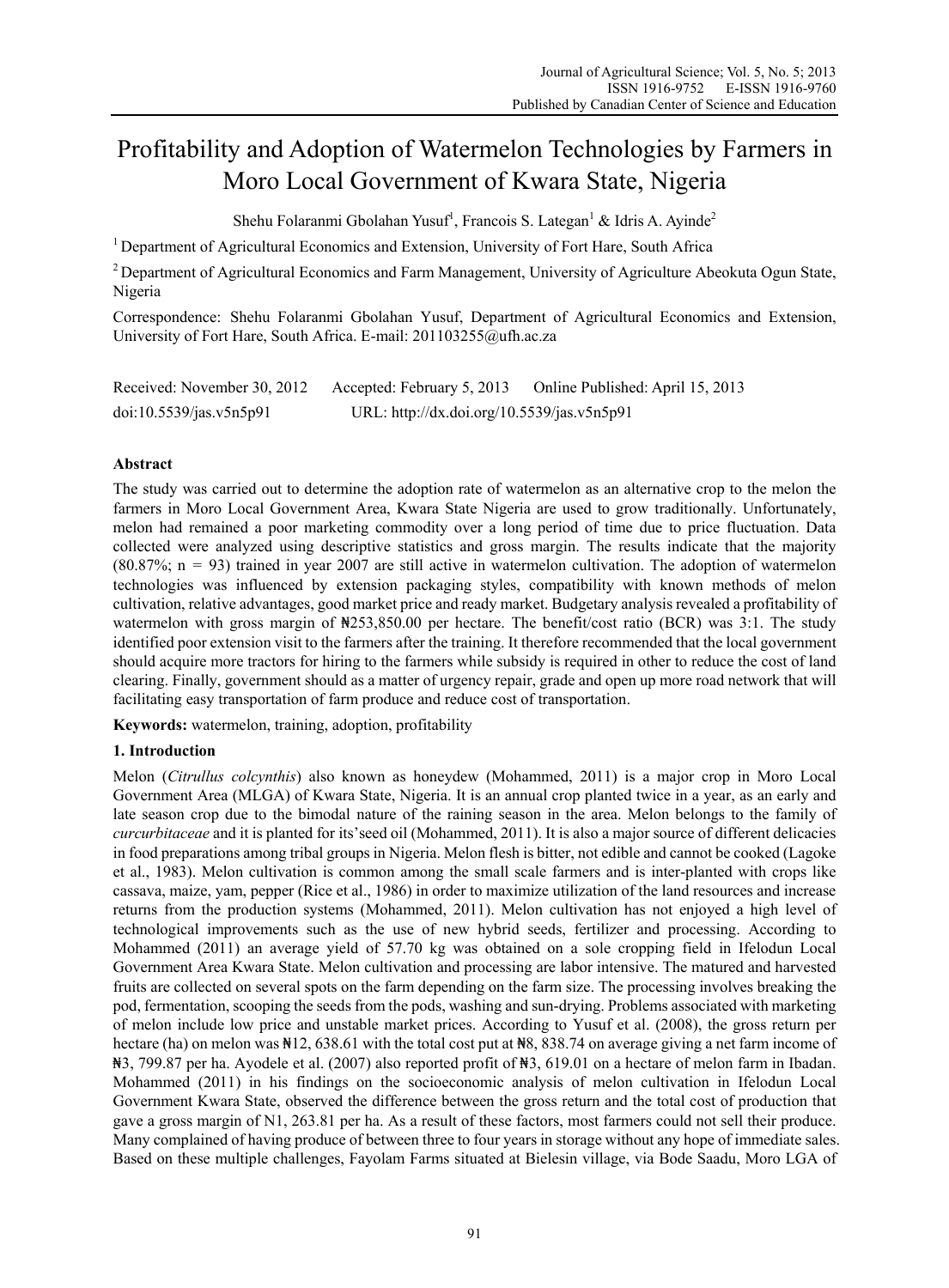Kwara State conducted a simple survey in 2007 in order to introduce an alternate crop to the farmers that could bring in the needed income for improved livelihood.

Watermelon (*Citrullus lanatus L*) was chosen after considering several factors within the framework of the diffusion process of new technology that must include relative advantage, compatibility, complexity, triability and observability (Rogers, 2003). The common shared problem, poor marketing and price fluctuation under the social system of diffusion (Rogers, 2003) was addressed as joint problems to be solved towards providing better marketing opportunities for an alternate crop in watermelon. In Nigeria, watermelon grows well both in the humid and drier savanna agro ecologies. The largest production of the crop comes from the northern part of Nigeria where a suitable agro ecology is found (Adekunle et al., 2007). Moro Local Government Area (MLGA) of Kwara State is located in the humid area suited for watermelon cultivation. Watermelon is relished by many people across the world as a fresh fruit (Adekunle et al., 2007). The fruit is 93% water, with small amounts of protein, fat, minerals, and vitamins (Namdari, Mohammedi, & Mobtaker, 2011). Watermelon is known to be low in calories, it contains Vitamins C and Awhich helps address night blindness, eye problems, dry skin, eczema and psoriasis (Bendich & Olson, 1989). It contains potassium which is believed to help in the control of blood pressure and possibly prevent stroke (Adekunle et al., 2007).

The diffusion of the watermelon technologies to the farmers was a tripartite arrangement involving Fayolam Farms, the initiator that provided the logistics, fertilizers and demonstration plot, a seed company that provided different varieties of watermelon seeds adapted to the ecological zone and agro-allied company that provided the herbicides, pesticides and knapsack sprayers. The training workshop was conducted on the 18-19 March, 2007.

Farmers were trained with the following modules (a) Land preparation for watermelon cultivation using minimum tillage; (b) Pre and post emergence weed control methods using different types of herbicides; (c) planting (distance and number of seeds per hole); (d) disease and pest control; (e) fertilizer application; (f) How to use a knapsack sprayer, handling and maintenance; (g) harvesting; (h) storage and; (i) marketing tips. The training was practically oriented and conducted in Yoruba language, being the local language. Three years after the introduction of the watermelon technologies, the training is now evaluated to:

1) Examine the socioeconomic characteristics of the respondents;

- 2) To compare the farm size holding of farmers in 2007 and 2010;
- 3) Determine the profitability of watermelon production by the respondents in the study area.

# **2. Methodology**

#### *2.1 Study Area*

The Kwara state lies between latitudes 7°45′ N and 9°30′ N and longitudes 2°30′ E and 6°25′ E and covers a total land area of about 332,500 square kilometers (Paul & Oluwasina, 2011). The state has a population of about 2.37 million people (National Population Commission (NPC), 2008). It is exclusively in the hinterlands. The weather is humid tropical (Jimoh & Adeoye, 2011). The state shares boundary with Ondo, Oyo, Osun, Niger and Kogi States in Nigeria and an international border with the Republic of Benin along its northwestern part (Kwara State Government (KWSG), 2003). The mainstay of the state's economy is agriculture. The study area is within Lanwa District in Moro Local Government Area (LGA). Moro LGA was created out of the Ilorin Native Authority in 1976 (KWSG, 2012). The headquarters is at Bode Saadu which is about eighty five kilometers from Ilorin, the state capital. Moro LGA is rural, mostly comprised of local populations with low literacy level and low income (Ajibade et al., 2005). It has an area of 3272 km square and a population of 108,792 at the 2006 census. It is populated by rural farmers. The local government area is endowed with good climatic conditions, sizable expanse of arable and rich fertile soils. The vegetation which is mainly wooded guinea savannah, well suited for the production of a wide variety of staples like yam, melon, groundnut, cassava, maize, cowpea, fruits and vegetables. Rice, sugarcane, locust beans, shea butter trees, cashew, and mango are also significant cash crops. Common to the area are local poultry, guinea-fowls, goats rearing mostly by the women and cattle by immigrant Fulani and Bororo who are settled amongst the people.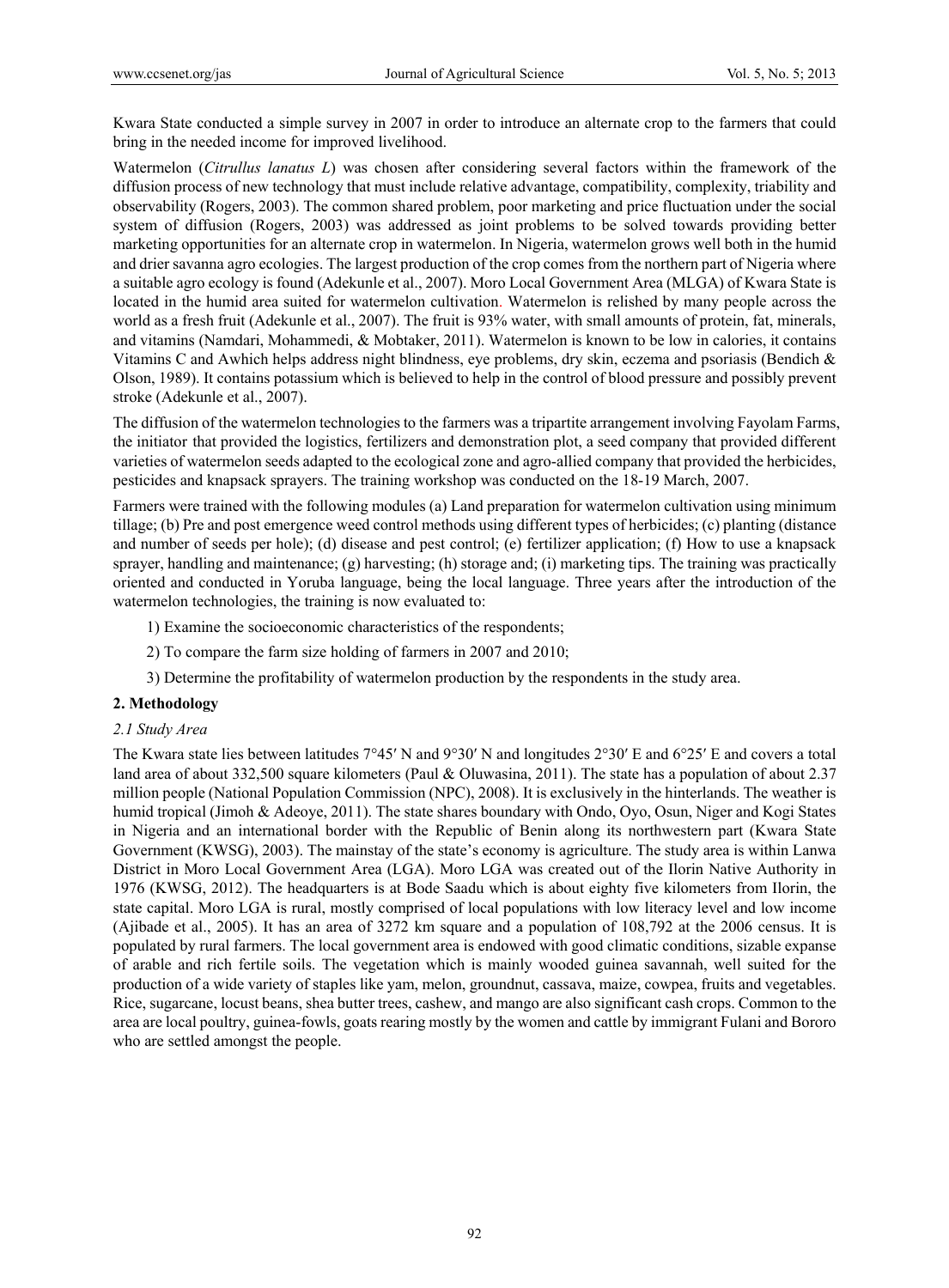

Figure 1. Showing the maps of Kwara State and Nigeria beside. Arrowed is the study area

## 2.2 Sample Size

The population consisted of all 115 farmers trained in watermelon technologies in the year 2007, who were drawn from eight villages that included: Fallah, Bielesin, Olokiti, Gata, Bode-Saadu, Alagbon, Lasaki, and Olokiti-Nla. Data (through structured interview schedule) was received and analyzed from a sample of 93 farmers representing 80.87% response rate. Purposive sampling procedure was used since they were known target respondents. The instrument was structured interview schedule that solicited information from the respondents on the socioeconomic profile of the watermelon farmers, age, gender, marital status, educational status, occupation, farming experience, farm size and household size.

The second part of the questionnaire solicited information on the cultivation practices by the farmers on watermelon after the training, the size of farmland in 2007 and 2010, the challenges in cultivation practices, quantity of inputs used (seed, fertilizer, herbicides, pesticides), labor cost, yield per hectare (number of fruits/ balls), and revenue realized per hectare. The instrument was field tested for content and face validity by extension staff of the Kwara State Agricultural Development Programme (KWSADP). In order to obtain a high measure of internal consistency to determine the validity and reliability of the questionnaire, the instrument was pilot tested with watermelon farmers located at Kainji. The items that were found to be highly reliable and valid were used. The level of reliability of the instrument was calculated using Cronbach's alpha coefficient ( $\alpha = 0.91$ ).

Data collected were analyzed using descriptive statistics which include frequency counts, percentages and mean scores. Farm budget analysis was used to estimate the cost of production, total revenue and gross margin for the farmers. The Gross margin, total cost and Net farm income were calculated using the following formula

$$
GM = TR - TVC \tag{1}
$$

$$
NFI = GM - FC \tag{2}
$$

Where

 $GM = Gross$  margin,  $TR = Total$  revenue,  $TVC = Total$  variable cost;

 $NFI = Net farm income, FC = Fixed cost;$ 

Depreciation on farm tools was calculated using the straight line method as follows:

Depreciation =  $(\text{cost of purchase} - \text{salvage value})$ /usable life.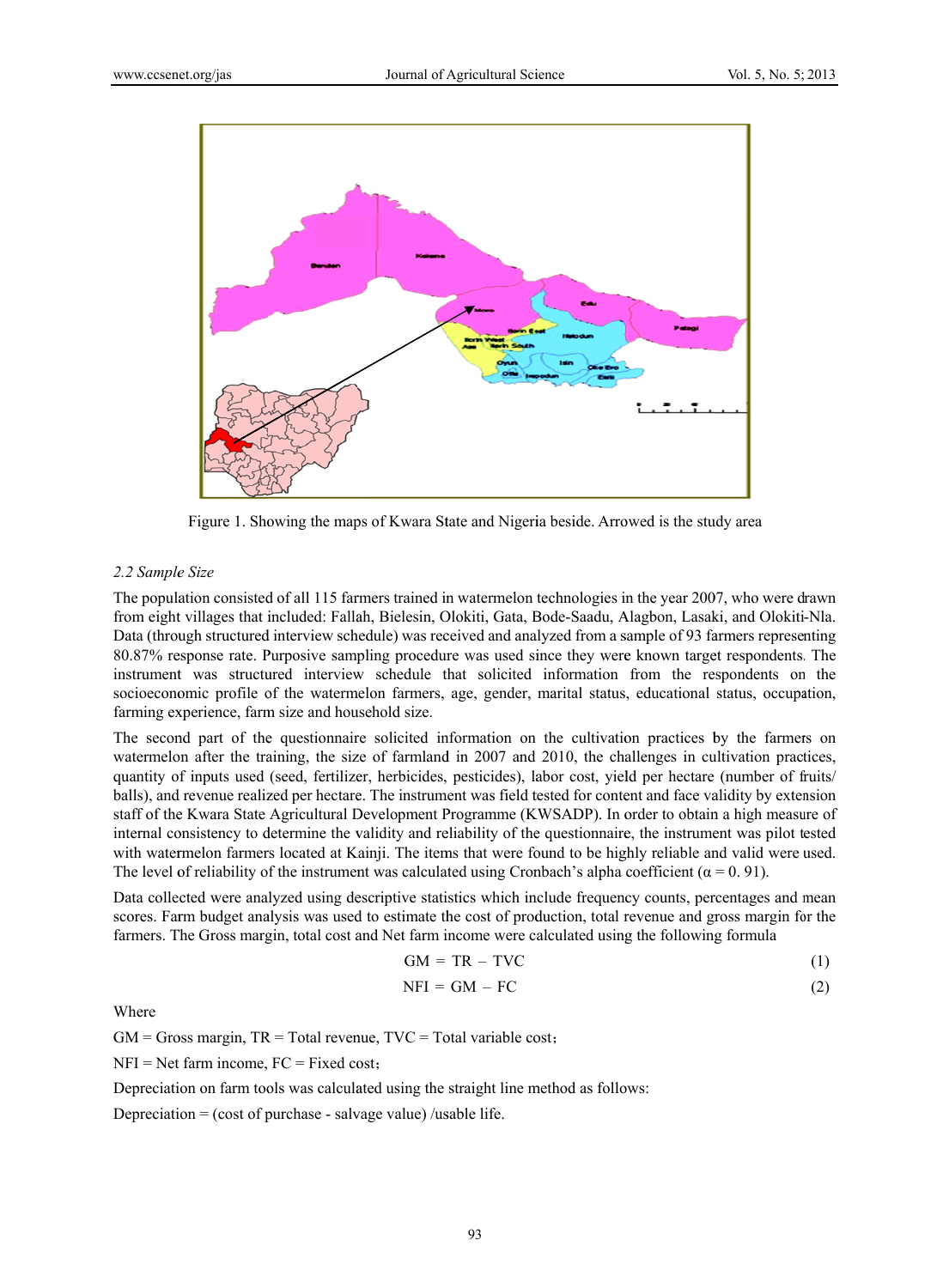#### 3. Results and Discussion

#### 3.1 Socioeconomic Characteristics of Respondents

Table 1 shows the socioeconomic characteristics of the respondents. The result indicates that the majority of the respondents are male (75.26%;  $n = 70$ ) while female (24.74%;  $n = 23$ ) are less. This follows the traditional pattern that the male is dominant in the farming system in that community. The result also shows that the majority of the respondents (76.4%;  $n = 71$ ) are in the age bracket of less than thirty to fifty years which is active with few  $(23.07\%; n = 22)$  belonging to fifty-one years and above. The mean age was 37.5 years indicating that the majority are able bodied men and women who are still in their active year. Age plays significant role in farming as it determines the strength of the farmers' ability to carry out tedious and rigorous work as defined by some activities in watermelon cultivation, for example, mounting of knapsack sprayer at the back. The majority  $(77.4\%; n = 72)$ were married with a very low proportion (11.83%;  $n = 11$ ) as either single or (10.78%;  $n = 10$ ) widowed. The number of households of the respondents indicates that majority  $(66.68\%; n = 62)$  are having household population of less than five to eight with the mean value of 6.65. The majority (78.49%;  $n = 73$ ) of the respondents had gone through one form of formal education at various levels of primary to tertiary while very few (21.51%; n  $=$  20) did not have any form of formal education. It has been confirmed that education plays significant role in the adoption rate of technologies by creating positive mental attitudes (Benor et al., 1997). Adetiba (2005) and Kehinde (2005) also confirm that education was key to enhanced productivity among farming households in the humid forest, dry savannah and moist savannah agro-ecological zones of Nigeria.

## 3.2 Farm Size Holding of Farmers in 2007 and 2010

Figure 1 showed that between 2007 and 2010, the majority (99.14%;  $n = 114$ ) of the respondents who were clustered on farmland sizes ranging from 0.1 to 1 hectares (ha) (male,  $25.2\%$ ; n = 29, female  $20\%$ ; n = 23), 1.01-2ha (male, 40.87%; n = 47, female 4.3%; n = 5) and 2.01-3 ha (male 8.7%; n = 10) were able to increase their farmland sizes by various hectarage. In 2010, the farm land sizes indicates 0.1 to 1ha (male,  $9.68\%$ ; n = 9, female, 11.83%; n = 11), 1.01-2 ha (male, 30.10%; n = 28, female 9.68%; n = 9), 2.01 - 3ha (male, 20.43%; n = 19, female, 3.03%; n = 3), 3.01-4 ha (male 12.9%; n = 12), 4.01-5 ha and 5.01 ha and above (male 1.07%; n = 1 each). The gradual expansion in farmland sizes could be attributed to the successes recorded by the farmers in terms of market availability and profits realized from the watermelon cultivation. Meanwhile, of the total 115 farmers trained in year 2007, the majority (80.87%;  $n = 93$ ) are still active in growing watermelons indicating the acceptance of the watermelon cultivation as an alternative to melon cultivation.



Figure 2. Farmland size holding of farmers in 2007 compared with 2010 on watermelon cultivation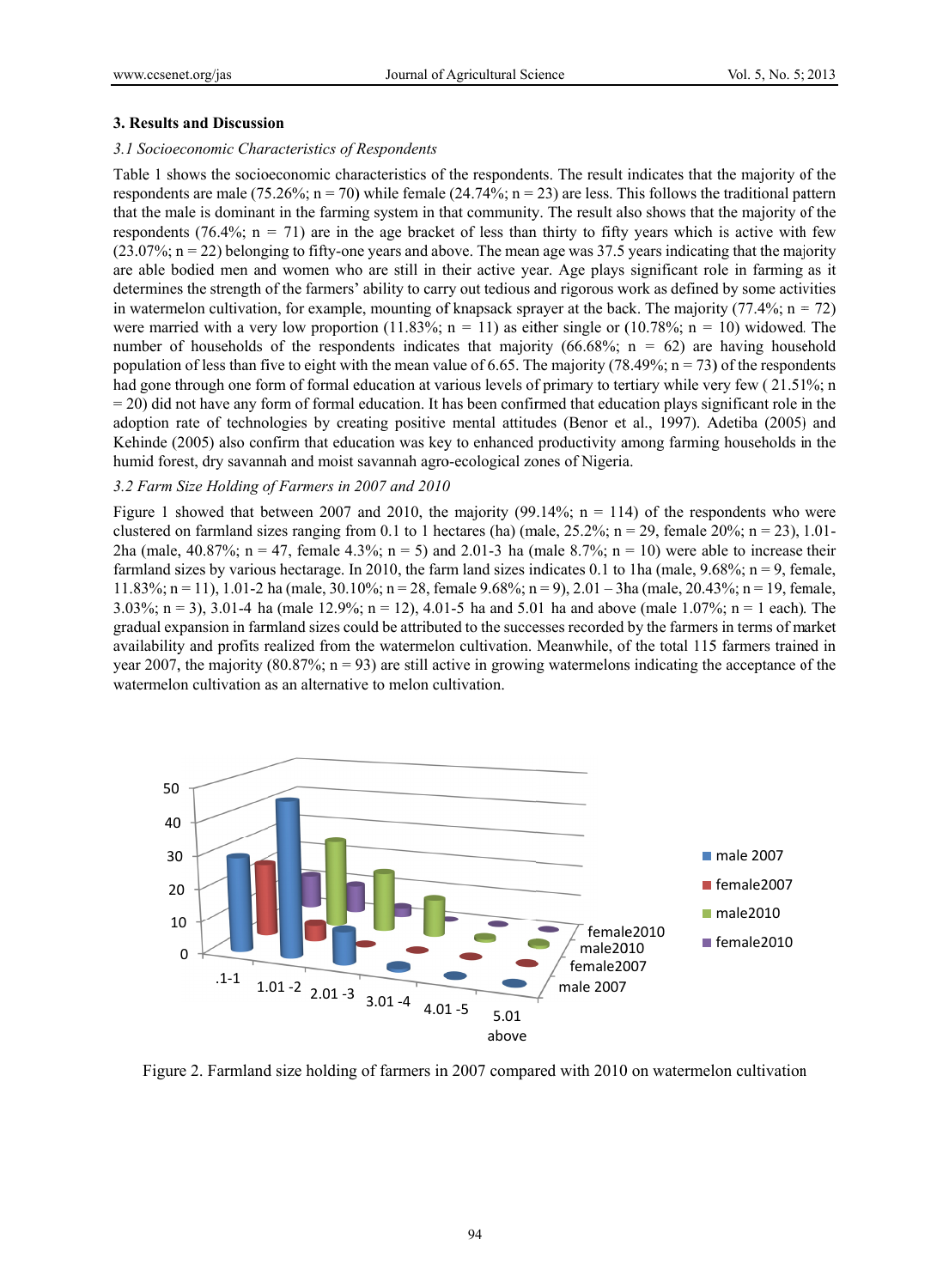| Items                                  | Frequency     | Percentage    |            |
|----------------------------------------|---------------|---------------|------------|
| Male                                   | 70            | 75.26%        |            |
| Female                                 | 23            | 24.74%        |            |
| Total                                  | 93            | 100%          |            |
| Age according to gender                |               |               |            |
| Age                                    | Male          | Female        | Mean       |
| $\leq 30$                              | $17(18.3\%)$  | $8(8.6\%)$    |            |
| $31 - 40$                              | 20 (21.5%)    | $6(6.5\%)$    |            |
| $41 - 50$                              | $16(17.2\%)$  | $4(4.3\%)$    |            |
| 51-60                                  | $12(12.9\%)$  | $4(4.3\%)$    |            |
| >60                                    | $5(5.4\%)$    | $1(1.07\%)$   | 37.5 years |
| Total                                  | 70 (75.26%)   | 23 (24.74%)   |            |
| Farming experience according to gender |               |               |            |
| Farming experience                     | Male          | Female        | Mean       |
| $\leq$ 5 years                         | 32 (34.4%)    | $4(4.3\%)$    |            |
| 6-10 years                             | 13 (13.98%)   | $6(6.5\%)$    |            |
| $11-15$ years                          | $6(6.45\%)$   | $4(4.3\%)$    |            |
| $16-20$ years                          | 15(16.12%)    | 2(2.15%)      |            |
| $>$ 20 years                           |               |               | 9.89 years |
|                                        | $4(4.3\%)$    | 7(7.52%)      |            |
| <b>Educational</b> status              |               |               |            |
| No formal education                    | $9(9.68\%)$   | $11(11.83\%)$ |            |
| Primary education                      | 19 (20.43%)   | $8(8.6\%)$    |            |
| Junior secondary school                | 20 (21.50%)   | $2(2.14\%)$   |            |
| Senior secondary school                | $17(18.3\%)$  | 2(2.14%)      |            |
| Tertiary education                     | $4(4.3\%)$    |               |            |
| Total                                  | 70 (75.26%)   | 23 (24.70%)   |            |
| Marital status                         |               |               |            |
| Married                                | 52 (55.91%)   | 20 (21.50%)   |            |
| Single                                 | $11(11.83\%)$ |               |            |
| Widowed                                | 7(7.52%)      | $3(3.22\%)$   |            |
| Total                                  | 70 (75.26%)   | 23 (24.70%)   |            |
| Household size                         |               |               | Mean       |
| $\leq$ 5                               | 29 (31.18%)   |               |            |
| $6 - 8$                                | 33 (35.5%)    |               |            |
| $9 - 10$                               | $17(18.3\%)$  |               |            |
| $>10$                                  | 14 (15.03%)   |               | 6.65       |
| Total                                  | 93            |               |            |
| Occupation                             | Male          | Female        |            |
| Farming                                | 16 (17.2%)    | $08(8.60\%)$  |            |
| Non-farming                            | $10(10.8\%)$  | 04 (4.30%)    |            |
| Trading                                | 07(7.52%)     | $11(11.83\%)$ |            |
| Okada rider                            | 26 (27.95%)   |               |            |
| Civil service                          | $05(5.40\%)$  |               |            |
| Others                                 | $06(6.50\%)$  |               |            |
| Total                                  | 70 (75.26%)   | 23 (24.70%)   |            |
| <b>Extension</b> visit                 |               |               |            |
| Yes                                    | 23%           |               |            |
| No                                     | 77%           |               |            |
|                                        |               |               |            |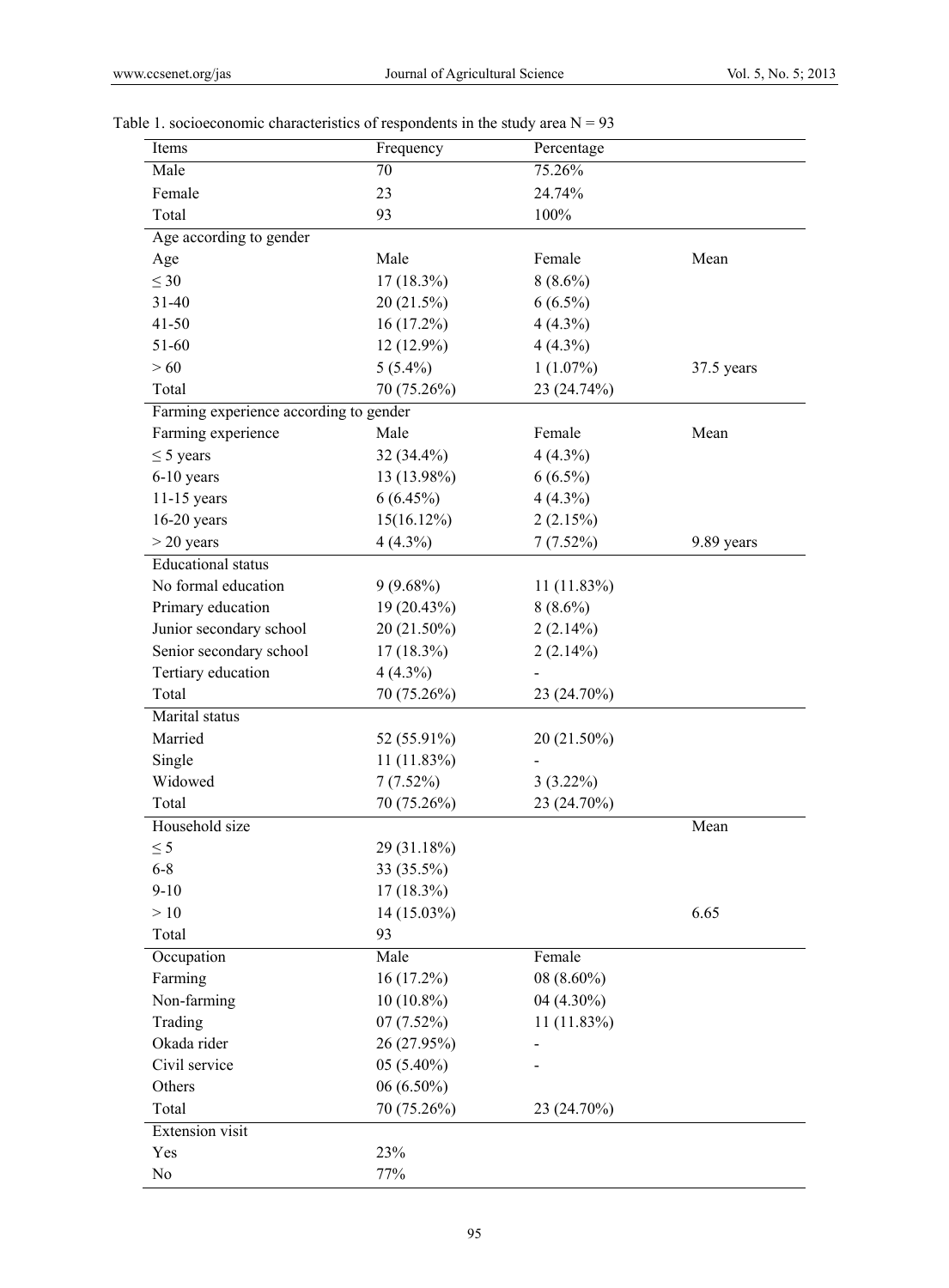| <b>Characteristics</b>                                                                                         | Categories                    | Percentage |
|----------------------------------------------------------------------------------------------------------------|-------------------------------|------------|
| Cropping system adopted                                                                                        | Sole cropping                 | 62.6       |
|                                                                                                                | Inter-cropping                | 37.4       |
| Inter-cropping system                                                                                          | Watermelon and cassava        | 50         |
|                                                                                                                | Watermelon and maize          | 41.18      |
|                                                                                                                | Watermelon and other crops    | 8.82       |
| The reasons adduced for                                                                                        | Reduced risk of plant failure | 73.6       |
| inter-cropping<br>Reasons for adopting<br>sole-cropping<br>Watermelon variety<br>planted<br>Cultural practices | Increase in income            | 81.9       |
|                                                                                                                | Weed control                  | 48.5       |
|                                                                                                                | Improve soil fertility        | 53.9       |
|                                                                                                                | Effective land use            | 42.4       |
|                                                                                                                | Good management               | 73.6       |
|                                                                                                                | More profit                   | 51.3       |
|                                                                                                                | Convenient in farm management | 69.8       |
|                                                                                                                | Sugar baby                    | 94.9       |
|                                                                                                                | Charleston Gray               | 5.1        |
|                                                                                                                | Direct seeding                | 100        |
|                                                                                                                | Seedling                      |            |
|                                                                                                                | Weed control                  |            |
|                                                                                                                | Manual                        | 39.5       |
|                                                                                                                | Use of herbicides             | 60.5       |
|                                                                                                                | Pest and diseases control     |            |
|                                                                                                                | Chemical control              | 87.3       |
|                                                                                                                | Non use of chemical control   | 12.7       |
| Labor                                                                                                          | Family labor                  | 41.93      |
|                                                                                                                | Hired labor                   | 58.06      |

Table 2. Pattern of cropping practices used by the respondents  $(N = 93)$ 

Source: Field survey 2011.

Table 2 shows that the majority (62.6%;  $n = 58$ ) planted watermelon as sole crop while the remaining (37.4%;  $n =$ 35) practiced intercropping of watermelon with maize (41.18%; n = 14), cassava (50%; n = 18), and other minor crops  $(8.82\%; n = 3)$ . The popularity of sole cropping may be as a result of the training which emphasized sole cropping practices. The respondents also gave the following reasons for engaging in sole cropping to include better management (73.6%; n = 43), increased profit (51.3%; n = 30) and ease of farm management (69.8%; n = 40). Reasons for inter-cropping include: reduced risk of crop failure (73.6%; n = 26), lead to increase in income (81.9%;  $n = 29$ , weed control (48.5%;  $n = 17$ ), improves soil fertility (53.9%;  $n = 19$ ), and effective land resource use (42.4%; n = 15). Sugar baby variety was the most popular (94.9%; n = 87) to a Charleston Gray variety (5.1%; n = 6). The reasons for this may be attributed to its characteristics of big size, sweetness, ability to store very well and command a high price in the market.

The cultural methods employed by the respondents reflected the training pattern that they were taken through with few yet to adopt the entire technologies. All respondents made use of direct seeding (100%;  $n = 93$ ). Weed control was mostly done by the use of herbicides (60.5%; n = 56) and manual (39.5%; n = 37). Manual weeding demanded an average of 2-3 weeding before harvesting. Manual weeding is mostly affected by accidental cutting of vines, destruction of flowers and stepping on young fruits. Pest and disease control was mostly done by the use of chemical (87.3%;  $n = 81$ ) and non-utilization of chemical control method (12.7%;  $n = 12$ ). The use of chemical control of pest and diseases is needed because of the high level of susceptibility of watermelon to diseases and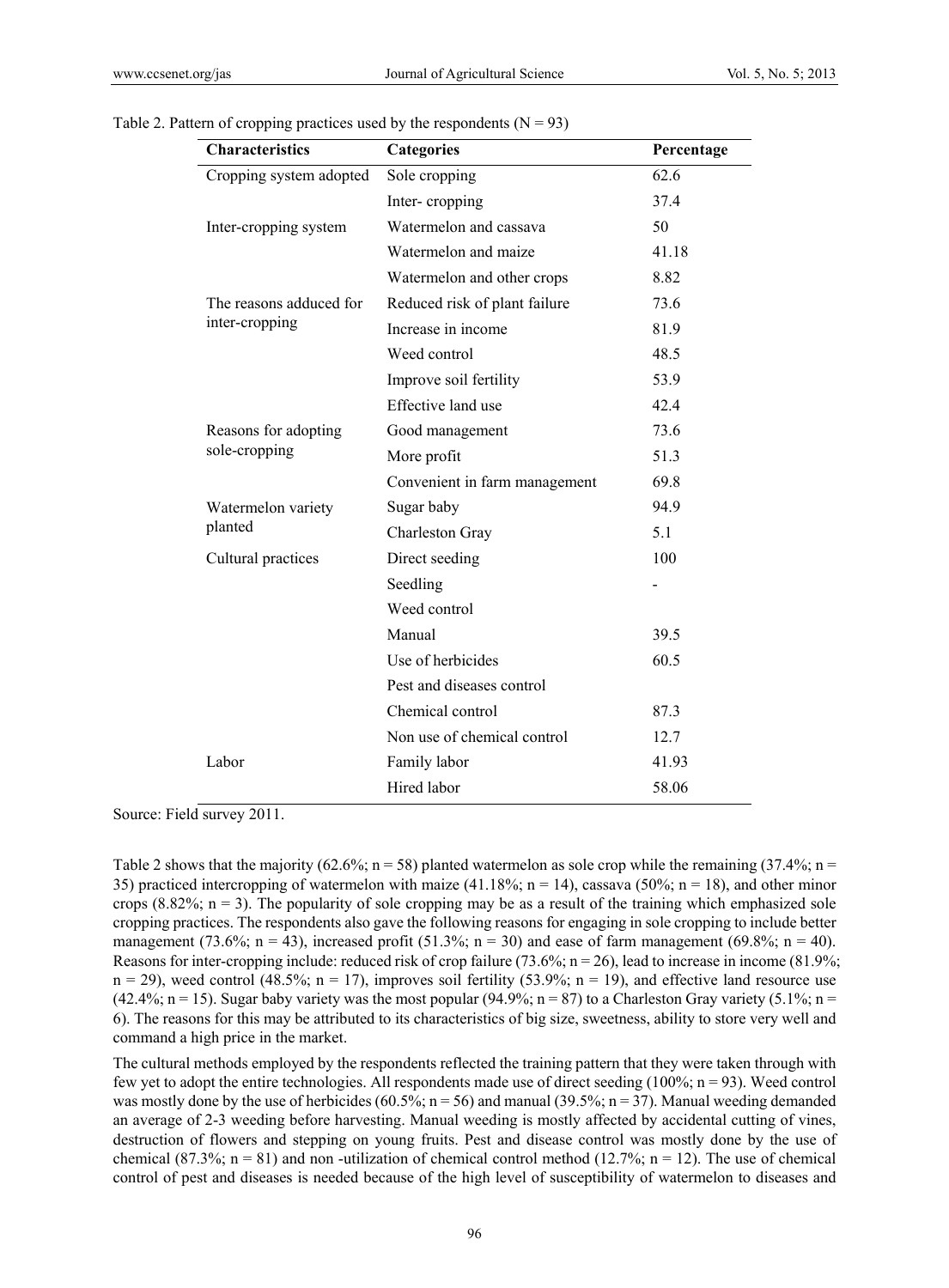pests and this has to be done on a weekly basis at the onset of fruiting. The majority (73%; n = 68) of the respondents owned knapsack sprayers while others rent from colleagues. The majority (58.06%;  $n = 54$ ) of the respondents relied on hiring labor for their farm operations while others (41.93%;  $n = 39$ ) depend on family labor. This result is closely in agreement with the findings of Ala and Bala (2011) in their study on the profitability of watermelons production and marketing in Kirfi local government areas of Bauchi State, Nigeria, which revealed that 60% of the labor employed was hired while 40% was family labor. Meanwhile, respondents reported low (23%) visit by extension agents, thus contributing to the inadequacy of solving their technical challenges.

| Items of costs/returns                         | Total $(\mathbb{H})$ | $%$ of TVC |
|------------------------------------------------|----------------------|------------|
| Gross return $(\mathbb{H})$                    | 377, 500.00          | 100        |
| Variable cost $(\mathbb{H})$                   |                      |            |
| Land clearing and preparation                  | 28, 500.00           | 23.05      |
| Stumping and packing                           | 3,500.00             | 2.8        |
| Plow                                           | 4, 250.00            | 3.44       |
| Seeds                                          | 5,500.00             | 4.45       |
| Planting                                       | 5,000.00             | 4.04       |
| Herbicide and application                      | 12, 300.00           | 9.95       |
| Fertilizer and application                     | 13, 300.00           | 10.77      |
| Insecticides and application                   | 6,300.00             | 5.1        |
| Harvesting                                     | 8,500.00             | 6.9        |
| Transportation                                 | 12,500.00            | 10.11      |
| Total variable cost $(TVC)$ ( $\mathbb{H}$ )   | 123, 650.00          | 100        |
| Gross margin (TR-TVC)                          | 253, 850.00          |            |
| Fixed cost                                     |                      |            |
| Land rent                                      | 4,500.00             |            |
| Depreciation                                   | 3,724.00             |            |
| Net margin /ha or Net Farm Income<br>$(GM-FC)$ | 245, 626.00          |            |
| Benefit / Cost Ratio (BCR)                     | 3:1                  |            |

Table 3. Average costs and returns per hectare for sole watermelon

Source: Field survey 2011.

#### *3.3 Costs and Return Structure*

Table 3 represents the average cost and returns per hectare for sole cropping of watermelon. The total variable cost was N123, 650.00/ha with a gross margin generated at N253, 850.00. The benefit cost ratio was 3:1 indicating high profitability of watermelon cultivation in the area. This is a strong indication why many of the farmers are now opting for watermelon cultivation after the training. There was no report of poor marketing as compared to melon where most farmers are having melon in storage for up to three to four years due to price fluctuation and nonavailability of buyers.

The total cost structure indicates that land preparation (23.05%), herbicides and application (9.95%), fertilizers and application (10.77%), and harvesting (6.9%) accounted for high variable cost. These variables included cost of hiring labor. It implies that hired labor is still highly required for efficiency in any small-holding farming system in Nigeria. Transportation cost (10.11%) was also significant.

## **4. Conclusions and Recommendations**

From the results obtained from this study, it can be concluded that watermelon production is profitable in this situation and the adoption rate of the watermelon technologies was high and encouraging. The contributory factors to the change by the melon farmers in watermelon production could be attributed to the availability of inputs, markets and the profit margin that accrued to the farmers. These indicate compelling factors / drive for farmland expansion of the farmers. Based on the results from the study, the following recommendations are made: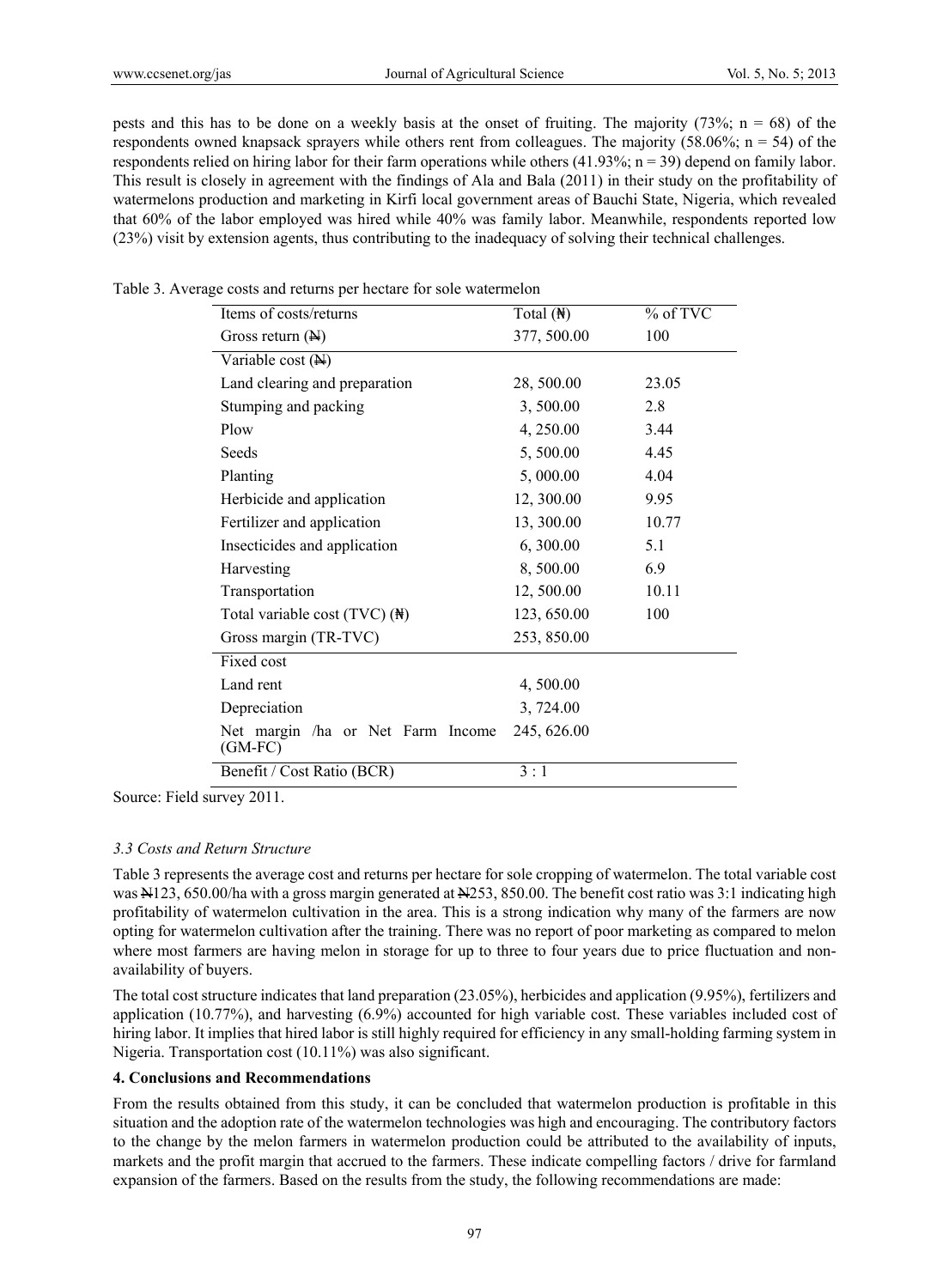1) That the local government should aquire more tractors for hiring to the farmers while further subsidy is required in other to reduce the cost of land clearing.

2) Government should as a matter of urgency repair, grade and open more access roads to reduce the cost of transporting agricultural goods.

#### **References**

- Adekunle, A. A., Fatunbi, A. O., Adisa, S., & Adeyemi, O. A. (2007). *Growing watermelon commercially in Nigeria: An illustrated guide*. USAID ICS-NIGERIA and IITA. Retrieved October 5, 2012, from http://www.fao.org/sd/erp/toolkit/BOOKS/watermelon\_illust\_guidebook.pdf
- Adetiba, T. O. (2005). *Productivity and technical efficiency among small scale fish farmers in Ibadan metropolis*. Unpublished M. Sc thesis. Department of Agricultural Economics, University of Ibadan, Nigeria.
- Ajibade, L. T., Fatoba, P. O., Raheem, U. A., & Odunuga, B. A. (2005). Ethnomedicine and primary health care in Ilorin, Nigeria. *Indian Journal of Traditional Knowledge, IJTK, 4*(2), 150-158.
- Ala, A. L., & Bala, M. I. (2011). Costs and Returns Analysis of Watermelon Production in Kebbi State, Nigeria. *Proceedings of the 25th Farm Management Association of Nigeria (FAMAN) Conference*. 5th - 8th September, 2011, Akure, Nigeria.
- Ayodele O. J., Oladapo M. O., & Omotoso, S. O. (2007). Fertilizer Sector Liberalization: Effects on the Profitability of Nitrogen Fertilizer Application in 'Egusi', Okra and Tomato Production in Nigeria. *International Journal of Agricultural Research, 2*, 81-86. http://dx.doi.org/10.3923/ijar.2007.81.86
- Bendich, A., & Olson, T. A. (1989). Biological Actions of Carotenoids. *FASEB Journal*. Retrieved from http://lpi.oregonstate.edu/infocenter/phytochemicals/carotenoids/
- Benor, D., Harrison, I. Q., & Barter, M. (1997). Agricultural Extension: The training and Visit System. Washington, DC. The World Bank. Retrieved from http://www.kwarastate.gov.ng/index.php?option=com\_content&task=view&id=103&Itemid=103
- Jimoh, H. I., & Adeoye, A. O. (2011). Application of Geographic Information System to the Effects of Climatic Variability on Sustainable Agricultural Production in Kwara State of Nigeria. *Global Journal of Human Social Science, 11*(5).
- Kehinde, L. K. (2005). *Efficiency of sawn wood production and distribution in Ondo State, Nigeria*. Unpublished PhD Thesis. Department of Agricultural Economics, University of Ibadan, Nigeria.
- Kwara State Government. (2003). *Baseline Agriculture Survey/Gap Analysis*. Kwara State Ministry of Agriculture.
- Kwara State Government. (2012). Moro Local government.
- Lagoke, S. T. D., Chadra-Singh, D. T., & Ologunde, O. O. (1983). The reemergence of chemical weed control in Egunsi melon in the Southern Guinea Savanna of Nigeria. *J. Crop-Prot., 2*(2), 235-242. http://dx.doi.org/10.1016/0261-2194(83)90050-9
- Mohammed, B. T. (2011). Socioeconomic analysis of melon production in Ifelodun Local Government Area, Kwara State, Nigeria. *Journal of Development and Agricultural Economics, 3*(8), 362-367.
- National Population Commission. (2008). *Population Census Report*. National Population Commission of Nigeria. Abuja.
- Oguntola, S. (2006). Watermelon: Hidden gem yet to be discovered. *Nigerian Tribune* Thursday 13th July, 2006. In A. Ya'u, B. A. Mahmoud, & H. Kubura (Eds.), Profitability of Water Melon Production and Marketing in Kirfi Local Government Area of Bauchi State, Nigeria. *Proceedings of the 25th Farm Management Association of Nigeria (FAMAN) Conference*, 5th - 8th September, 2011, Akure, Nigeria.
- Paul, I. I., & Oluwasina, O. (2011). Rainfall Characteristics and Maize Yield in Kwara State, Nigeria. *Indian Journal of Fundamental and Applied Life Sciences*. Retrieved May 16, 2012, from http://www.cibtech.org/jls.htm
- Rice, R. P., Rice, L. W., & Tindall, H. F. (1986). *Fruit and Vegetable production in Africa*. London and Basigstoke: Macmillan Publishers Limited.
- Rogers, E. M. (2003). Diffusion of innovation (5th ed.). In I. Sahin (Ed.), *Detailed review of Rogers' diffusion of innovation theory and educational technology-related studies based on Rogers' theory*. The Turkish online Journal of Educational Technology. TOJET 5(2). New York: Free press.